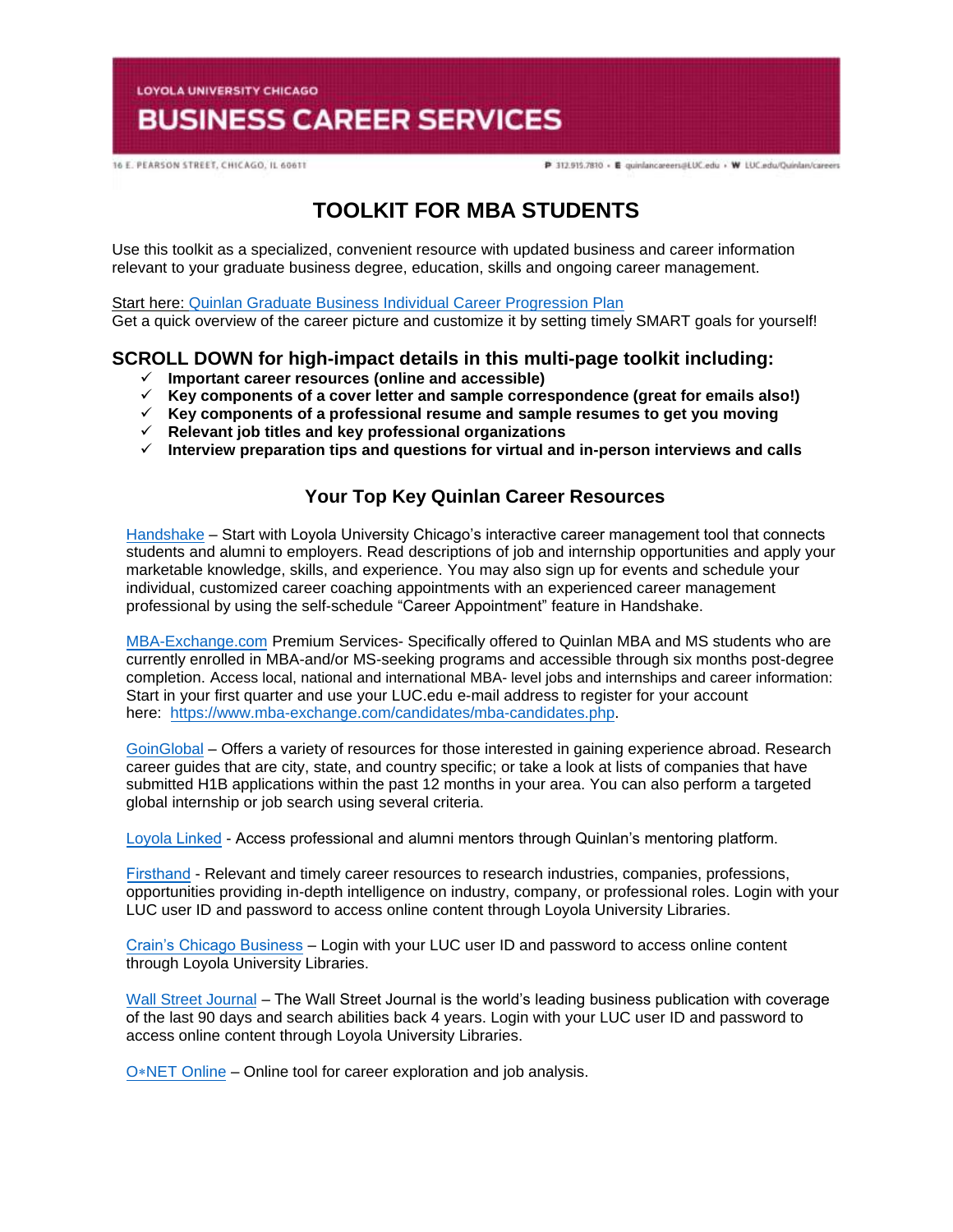## **Essential Components of a Cover Letter**

A cover letter is your customized written introduction of yourself relevant to your job search interests (it may also be a digital email message) and it may be read before, and/or after, you and/or your resume has received a hiring professional's attention. The cover letter is concise and should complement the resume by specifically highlighting your qualifications and experience relevant to why you are a match for the specific position and company/opportunity.

**Visit [here](https://www.luc.edu/media/lucedu/quinlan-businesscareerservices/Cover%20Letter%20Guidelines.pdf) for the Business Career Services cover letter guide.** (Also great for email messages!) Tailor the correspondence to be particularly responsive to the job or internship description requirements.

Your cover letter may also be read and re-read before, during and after your interview(s) by a number of individuals involved in the selection and hiring process.

Also, you may type the key components of a cover letter into an email message body and attach a resume PDF as mentioned in the cover letter/email message.

#### **From the top of the page:**

**Your Heading:** This usually includes your first and last name (middle initial optional). Your street address, city, state and zip code serve as the mailing address included in all business letters. You may also format it similar to the heading on your resume.

**Full Date** (Month, Date, Year) This is important as cover letters are not time stamped like email messages.

**Employer's heading**: This includes Employer's/Recruiter's name (if known)\* Employer's Title, Name of Company/Organization, Street Address, City, State, Zip Code

**Salutation**: Dear Mr./Ms./Dr. (Last name of contact):

or

Dear Hiring Manager/Recruiter (\*If the last name of the contact is unknown): (Do not write: To Whom It May Concern)

**Paragraph 1:** Address your specific reason for writing to the individual/company as it relates to the employer's hiring or talent needs. Distinguish yourself in the first paragraph to give them some context: *As an MBA student at the Quinlan School of Business with 2+ years of client service experience …*

**Paragraph 2 and 3:** Describe how your skills, knowledge and experience and other attributes qualify you for the position and demonstrate that you are well-suited for the opportunity. Indicate confidence that you will excel in the role and be an asset to the organization/employer.

**Paragraph 4:** Show gratitude and mention follow-up or next steps in closing and ending the letter

**Signature**: Sincerely, Full first and last name Signature as appropriate

If resume is attached or enclosed: mention this.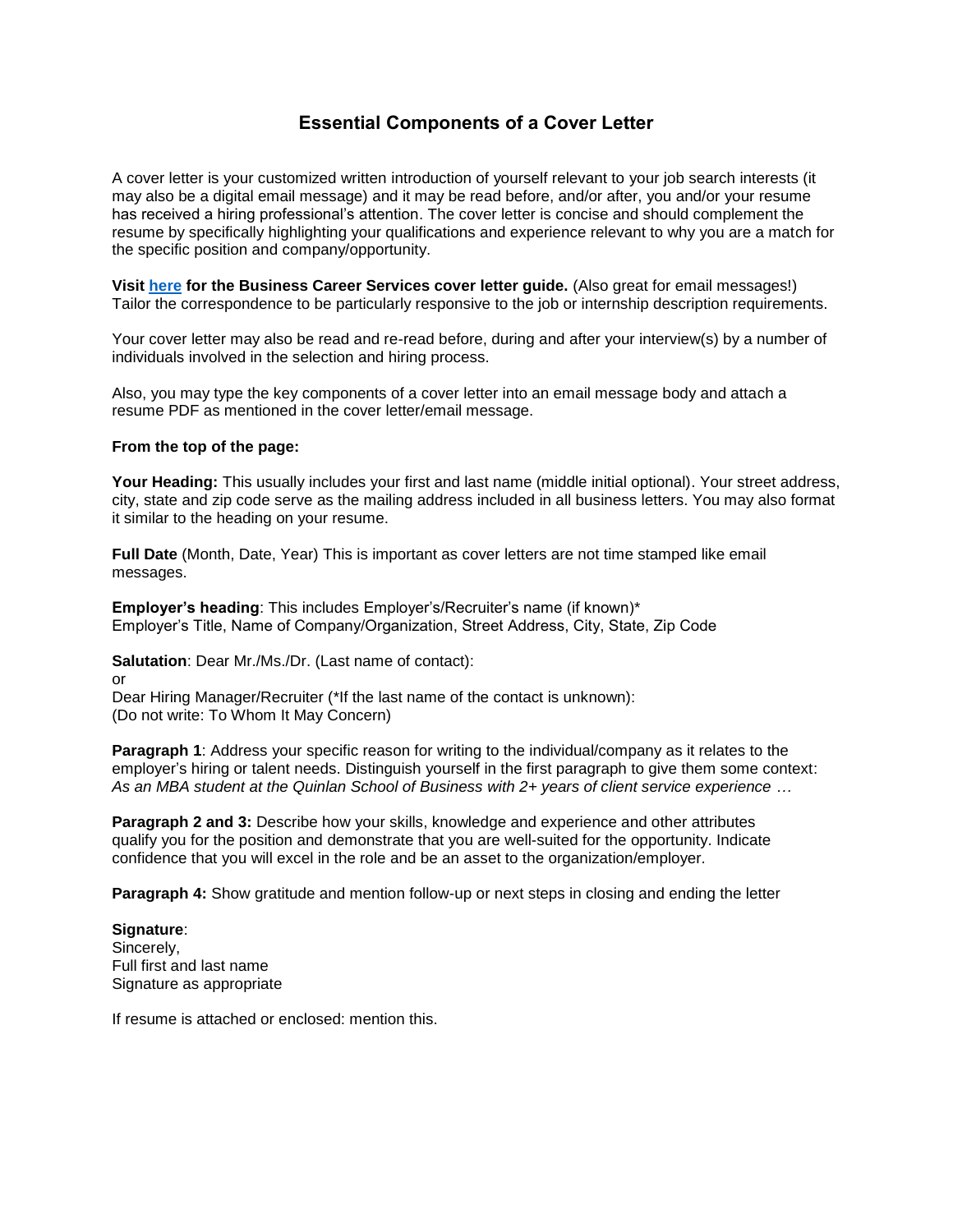## **Sample Cover Letter**

Taylor B. Business 500 N. Green Street Chicago, IL 60610

February 1, 2021

Ms. Samantha Hanson Strategy and Operations Manager ABC Corp. 1000 N. State Street, #3000 Chicago, IL 60603

Dear Ms. Hanson,

It was a pleasure to meet you at the recent Business Career and Networking Fair event hosted at Loyola University Chicago Quinlan School of Business. I appreciated your insightful remarks about ABC Corporation's new project management software, its impact on your company's growth and the new strategic management role in your division.

Currently, I am pursuing my MBA degree at Loyola University Chicago Quinlan School of Business and expect to complete it in May of 2020. I offer analytical and operational knowledge and skills, and have effectively applied new knowledge gained in a variety of graduate business courses including (list titles of relevant courses). While working for the past 3+ years at XYZ International Corporation's headquarters. I have applied a variety of cutting-edge software tools to successfully execute multiple, enterprise-wide projects and have effectively delivered dynamic presentations to senior leaders and other strategic decision-makers.

I also bring a track record of taking initiative and demonstrating strong leadership skills as evidenced by my success in designing a new sustainability training program which I proposed to our COO. The training program was well-received and our senior leaders asked that I introduce it into our company's new employee onboarding training program. It is now a required piece of our annual employee training. As Vice President of the Strategic Consulting Association's Chicago Chapter, I organized a conference for over 200 consultants from 8 different countries and launched a successful membership drive that increased members by 40% in the first year by developing new partnerships and collaborations using social media platforms. I have also participated as a mentor at Loyola and in my community, and have supported others in their professional growth and career development.

Thank you in advance for your thoughtful consideration of my qualifications. I would be thrilled to bring my skills and talents to your global strategic operations. I have attached my resume and welcome the opportunity to talk with you further or schedule a face-to-face meeting at your convenience.

Sincerely, Taylor B. Business

[Signature]

312-888-2232 [tbusiness@luc.edu](mailto:tbusiness@luc.edu)

Enclosed: Resume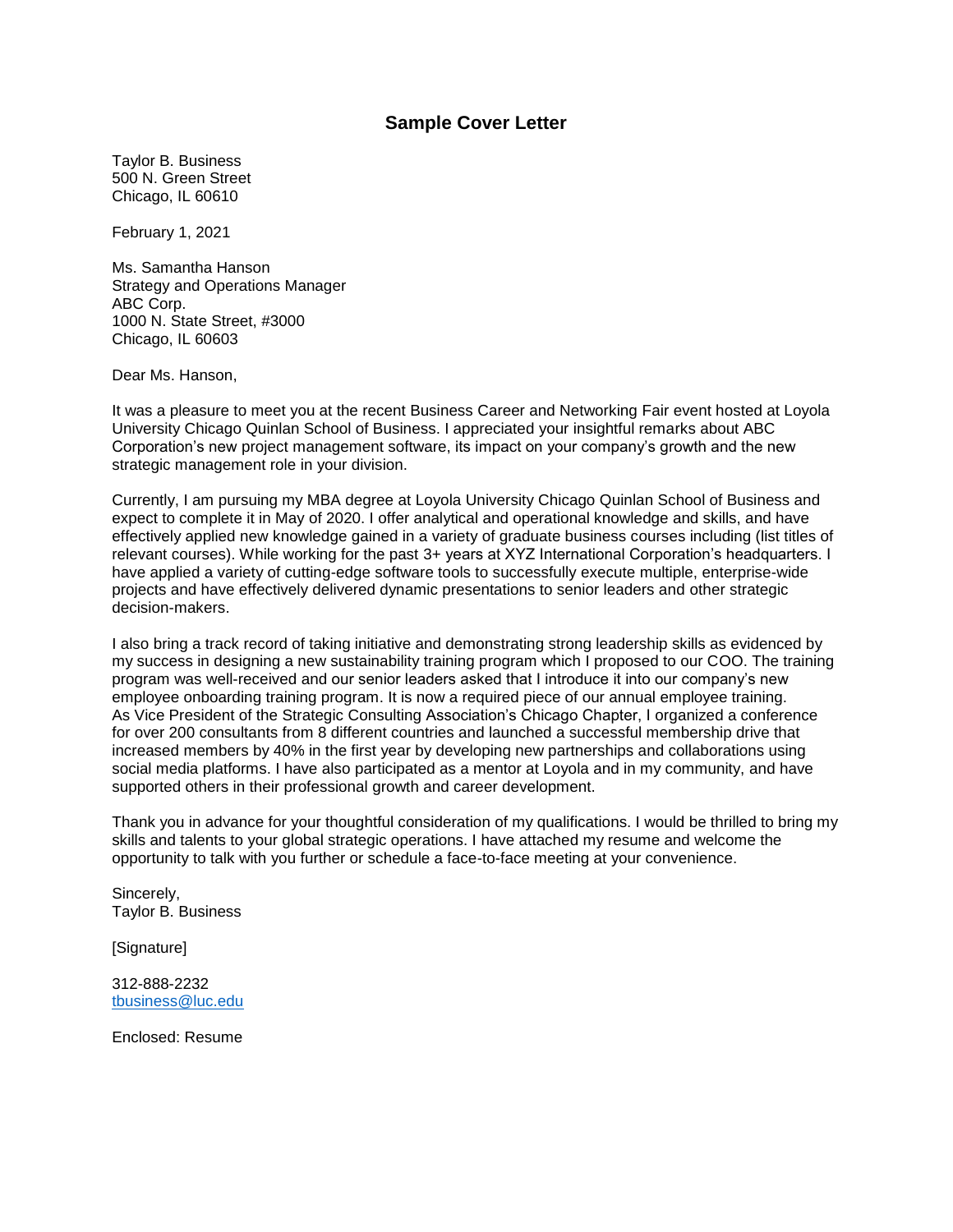## **Key Components of a Professional Resume**

**Heading:** This usually includes first and last name (middle initial optional), your mailing address is not usually needed; city and state is often sufficient. Include one phone number and one email address, as this is required. LinkedIn URL is optional though frequently listed.

**Professional Profile or Professional Summary:** This can vary in length (2-4 lines) and format, however, aim to make it concise and demonstrative of the overall value you offer as a professional. You may include your unique strengths, skills, year of industry experience in a way that distinguishes you and matches you to the position/role you are seeking.

**Core Competencies or Skills:** These can be listed in bullet-pointed columns (usually 6-9).

**Education:** This is listed in reverse chronological order, so the master's degree/university is listed before your bachelor's degree and institution. Always include location, city, state, (country if it is international).

Example:

Loyola University Chicago, Quinlan School of Business<br>Master of Business Administration Chicago, IL<br>Expected Graduation Month. Year

Expected Graduation Month, Year

- $\checkmark$  Include cumulative GPA if it is 3.5/4.0 or above
- $\checkmark$  List names of completed courses and/or courses in progress, though distinguish which they are

**Professional Experience:** Always include most relevant work and professional experience.

Example:

Job Title Start Month, Year – End Month, Year – End Month, Year – End Month, Year

Name of the Organization **City, State, Country (if international)** 

- Include 3-6 bullet points that convey your challenges, achievements, and results
- Quantify and/or qualify results to offer specific, measurable and memorable accomplishments that convey the value to the organization

Follow this formula when writing bullet points: Action Verb + Task = Impact

- Reflect Challenge, Achievement, Result (CAR)
- Quantify and Qualify Results when appropriate

**Professional Affiliations/Associations:** It is encouraged to include.

Example: American Institute of CPAs, Member AICPA 2016-Present

**Leadership:** It is encouraged to include.

**Community Service/Volunteerism:** It is encouraged to include some experience.

**Awards and Recognition:** It is encouraged to include some examples.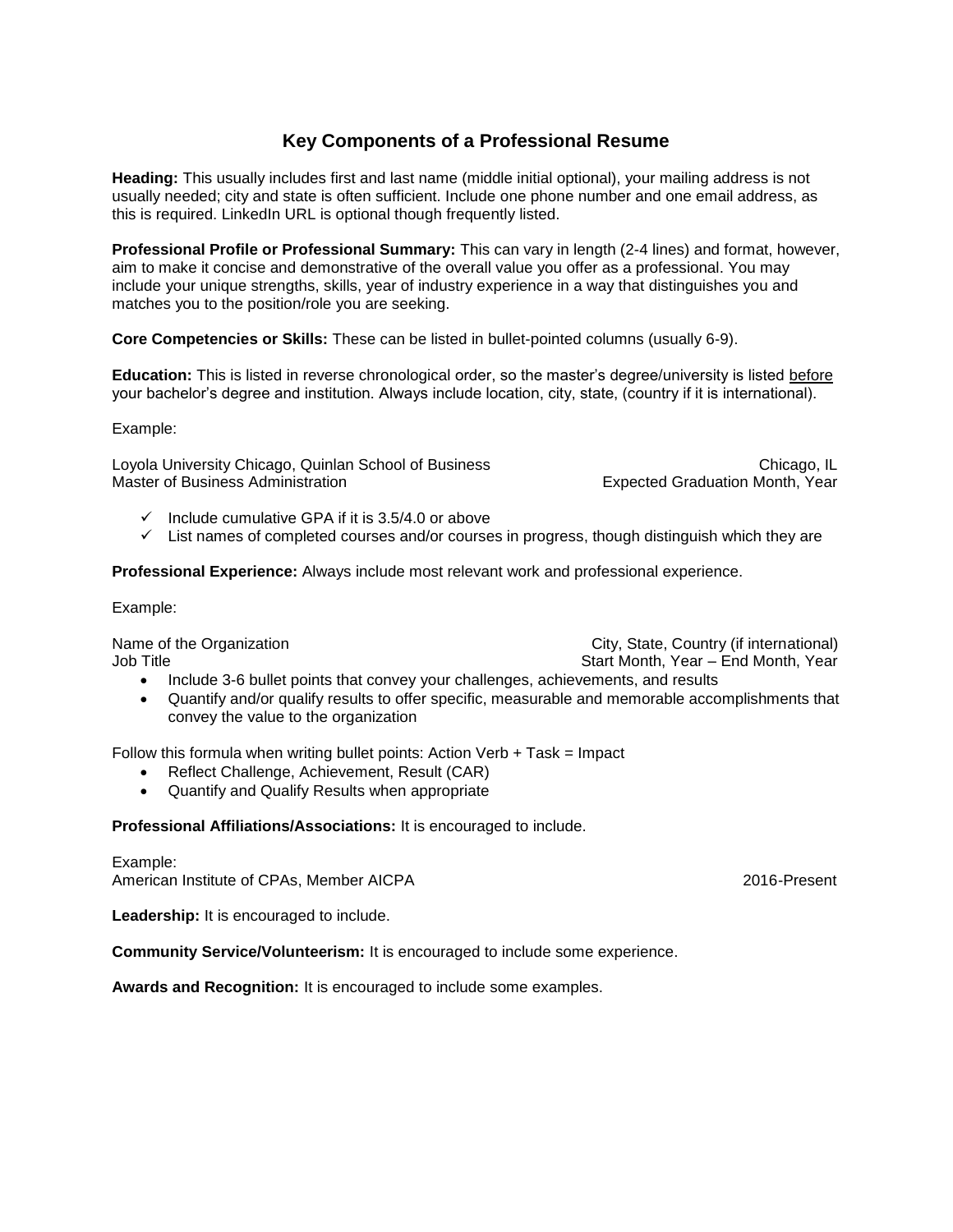## **Resume Format and Design**

There is quite a bit of variability in resume design and format today, however, there are some basic guidelines shared by many recruiting and career professionals.

**Recommended fonts:** Arial, Georgia, Garamond, Helvetica, Calibri (10-12-point font size. Your name may be slightly larger than the rest of the content on the resume).

**Formatting and Readability:** Send as a PDF unless requested in another format. Name the document "Your Full Name\_Resume" or something similar.

One page is frequently considered appropriate for graduate students with 1-5 years of experience depending on your scope of experience and accomplishments. If the resume is more than 1 ½ pages, it may be better to condense it to one page, or assure that it is a compelling, full, two pages of content.

Ensure all spacing is correct and leverage white space. Use only text as opposed to symbols or text boxes. Avoid using first person pronouns like "I", and "we".

**Customization:** Create a basic resume which reflects all your experience and then customize it each time you apply to a new role, by being responsive to the job description and requirements. Be sure to match key competencies, qualification, skills, or company values listed in the job description to which you are applying.

**After you create an updated draft of your resume, login to [Handshake](https://luc.joinhandshake.com/) to schedule a personalized resume review appointment. During your appointment you will receive strategic resume customization recommendations that will be based on your unique career goals from your Graduate Career Coach.**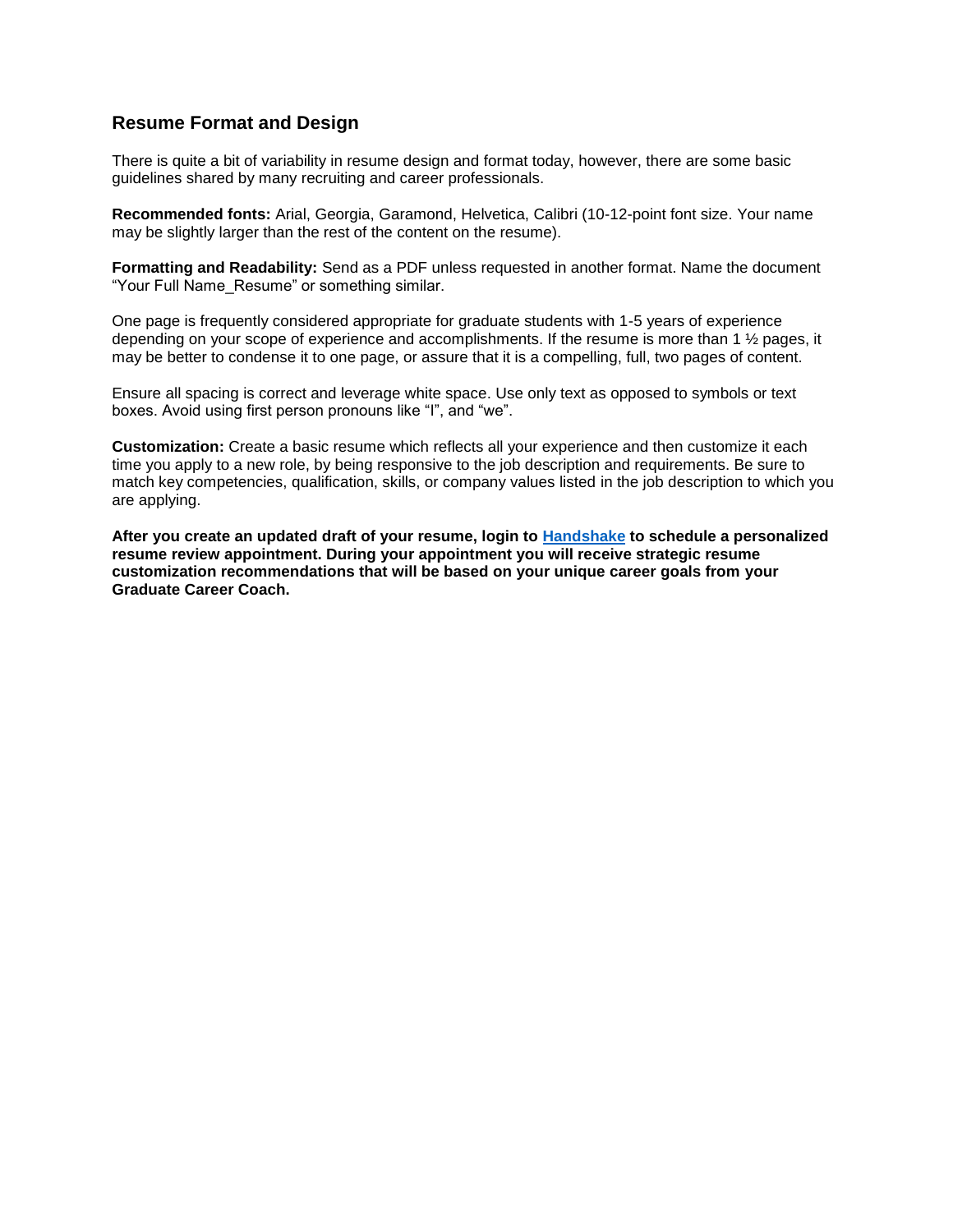## **TAYLOR B. BUSINESS**

Chicago, IL | tbusiness@luc.edu | mobile: 312-888-2232 | LinkedIn/URL

#### **PROFESSIONAL PROFILE:**

Results-oriented and strategic business leader with strong analytical, quantitative and communication skills. Pursuing MBA and seeking a business role with opportunity to add value and bring innovation to a multi-national firm or corporation.

#### **CORE COMPETENCIES:**

Data Analysis • Forecasting • Quality Control • Project Management • Strategic and Critical Thinking Supply Chain Management . Bilingual Spanish & English

#### **EDUCATION:**

**Loyola University Chicago, Quinlan School of Business Chicago, IL Chicago, IL Chicago, IL Master of Business Administration Expected Month, Year Expected Month, Year** Cumulative GPA: 3.8/4.0 Highlighted completed courses: International Business Ethics, Quantitative Methods, Risk Management, Data Mining, Database Systems Business Analytics, Global Employment Relations Study Abroad: Comparative and Consumer Behavior and Marketing in Southeast Asia

#### **Rutgers University, Rutgers Business School** Newark, NJ **Bachelor of Science in Finance**

## **PROFESSIONAL EXPERIENCE:**

#### **Multinational Corporation Multinational Corporation**

**Operations Development Associate Start Month, Year – End Month, Year – End Month, Year – End Month, Year – End Month, Year – End Month, Year – End Month, Year – End Month, Year – End Month, Year – End Month, Year – End** 

- Supported leadership team and effectively identified operational and technical processes to assure accuracy in effective daily operations of business enterprises and consistently exceeded the quality target goals
- Selected by manager to train 3 new employees in overall department onboarding and operations and was chosen for Company's Future Leaders Development Program based on strong performance and leadership potential
- Researched, reviewed, wrote and edited new policies and procedures as assigned by operations leadership team resulting in achieving goals ahead of schedule and earning favorable reviews from operations director
- Analyzed sections of financial reports and assured accuracy and compliance with regulatory requirements

## **ABC International Corporation** Chicago, IL

**Business Intern** Start Month, Year - End Month, Year - End Month, Year - End Month, Year - End Month, Year

- Applied Microsoft Project and SharePoint to effectively assist team of six operational managers with planning and allocating resources for a large-scale software conversion that was successfully implemented 2 days before the deadline
- Analyzed large data sets and over one hundred reports and effectively reported on trends that favorably impacted quarterly cost-savings reports and monitored division expenditures
- Selected by manager to lead a new project management software review and trial that resulted in presentation to managers and recommendations for successful produce purchase
- Assisted manager in generating budget proposals and monitoring projects that ensured accuracy

#### **PROFESSIONAL AFFILIATIONS:**

**International Business Society, Quinlan Student Chapter Member 2018-Present 2018-Present** 

## **COMMUNITY SERVICE:**

**Ronald McDonald Charities, Chicago, IL** 2017-Present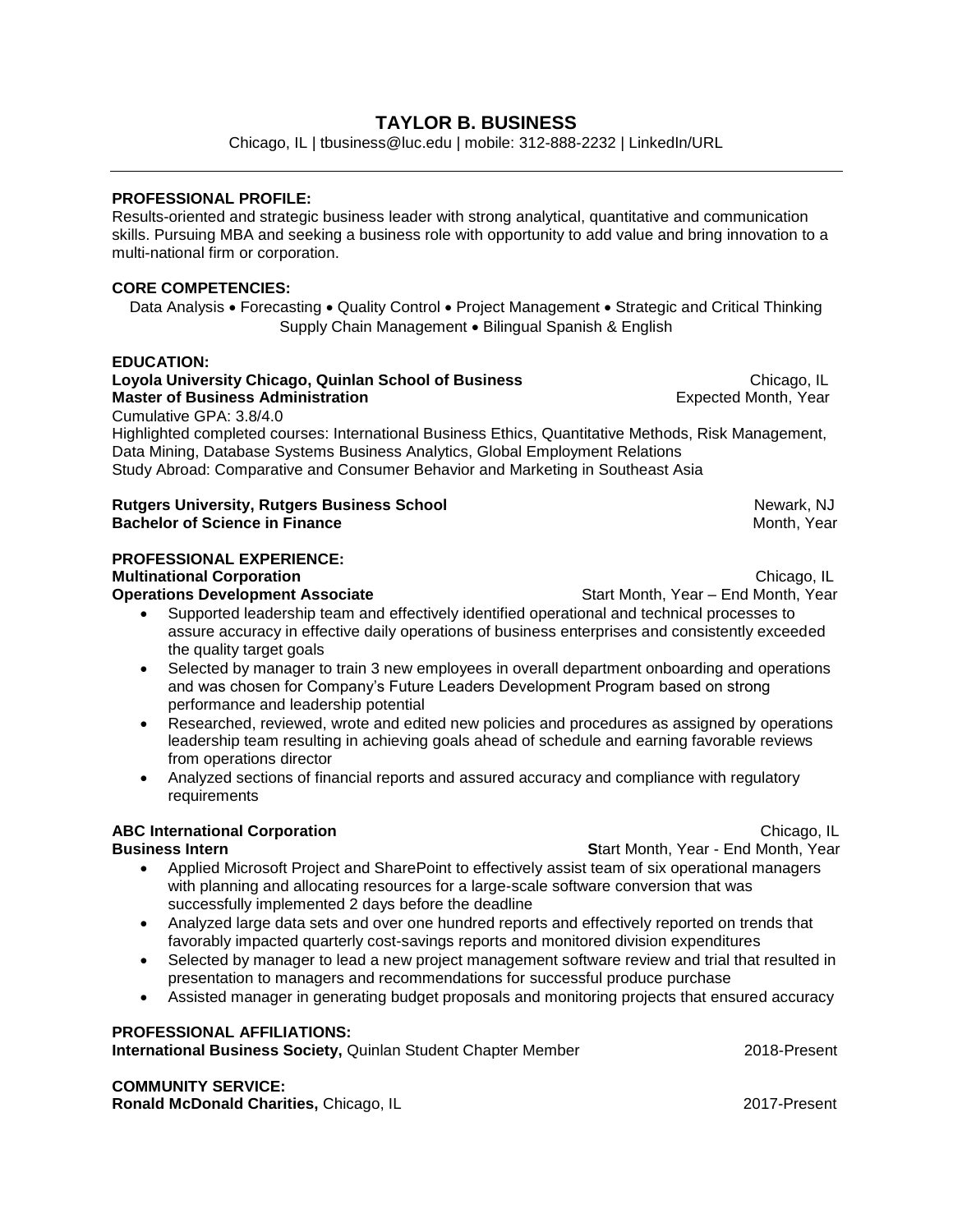## **TAYLOR B. BUSINESS**

Chicago, IL | tbusiness@luc.edu | mobile: 312-888-2232 | LinkedIn/URL

## **PROFESSIONAL PROFILE:**

Strategic business professional pursing MBA with demonstrated achievements in multinational business corporation and strong analytical and quantitative skills. In-depth experience and knowledge of complex operational systems with outstanding communication skills and leadership proficiency.

#### **CORE COMPETENCIES:**

Data Analysis • Forecasting • Quality Control • Project Management • Strategic and Critical Thinking Supply Chain Management . Bilingual Spanish & English

#### **PROFESSIONAL EXPERIENCE: Multinational Corporation** Chicago, IL

**Operations Development Manager Start Month, Year - End Month, Year - End Month, Year - End Month, Year - End Month, Year - End Month, Year - End Month, Year - End Month, Year - End Month, Year - End Month, Year - End Mont** 

- Provided leadership and oversight to finance team of 7 associates to effectively implement operational and technical financial systems that supported effective daily operations of business enterprise with annual revenues over \$66 billion
- Created new policies and procedure for financial reviews that were approved by finance director and implemented, resulting in significant cost-savings by increasing efficiency by 10%
- Analyzed and reported financial reports and results to firm management and recommended new processes for meeting new compliance and regulatory requirements

## **ABC International Corporation**

Chicago, IL<br>Business Associate

Start Month, Year - End Month, Year

- Assisted team of operational managers with planning and allocating resources for a large scale
- Analyzed large data sets and reported on trends that impacted quarterly costing reports and monitored and division expenditure variances
- Selected by manager to lead a new project management software review and trial that resulted in presentation to managers and recommendations for new product purchases
- Assisted manager in generating budget proposals and monitoring projects that ensure accuracy

## **EDUCATION:**

| Loyola University Chicago, Quinlan School of Business                                                                                                                                                                                                                 | Chicago, IL               |
|-----------------------------------------------------------------------------------------------------------------------------------------------------------------------------------------------------------------------------------------------------------------------|---------------------------|
| <b>Master of Business Administration</b>                                                                                                                                                                                                                              | Expected Month, Year      |
| Cumulative GPA: 3.85/4.0                                                                                                                                                                                                                                              |                           |
| Relevant completed courses: International Business Ethics, Quantitative Methods, Risk Management,<br>Data Mining, Database Systems Business Analytics, Global Employment Relations<br>Study Abroad: Comparative and Consumer Behavior and Marketing in Southeast Asia |                           |
| <b>Rutgers University, Rutgers Business School</b><br><b>Bachelor of Science in Finance</b>                                                                                                                                                                           | Newark, NJ<br>Month, Year |
| <b>PROFESSIONAL AFFILIATIONS:</b><br><b>International Finance Management Association, Chicago Chapter Member</b>                                                                                                                                                      | 2018-Present              |
| <b>LEADERSHIP and COMMUNITY SERVICE:</b><br><b>Chicago Food Depository, Chicago, IL</b><br>Invited to serve on Junior Board for 4-year leadership term<br>$\bullet$                                                                                                   | 2017-Present              |
| Created new fundraising strategy that increased fundraising results by 10% in first year<br>$\bullet$<br>Da alia di anchi dalli izazi di fanidi fana anche la rabaltana lui Obliganzi ni stabili antara dal                                                           |                           |

Packed and delivered food to people in shelters in Chicago neighborhoods